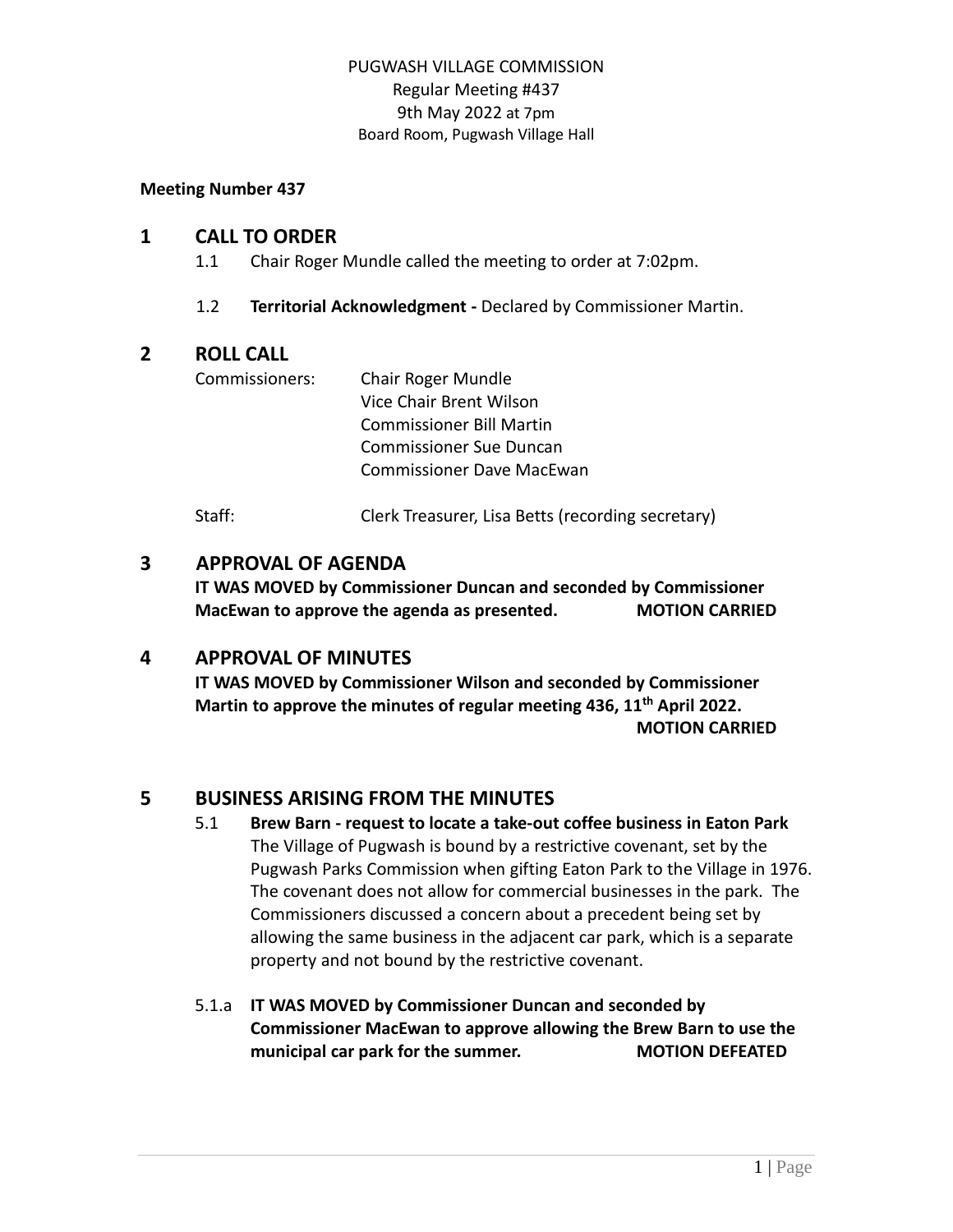5.2 Fit Trails

The Municipal personnel now responsible for this equipment has suggested that - given the equipment is being broken up into smaller numbers of units to be used by any receiving organization, that a grouping of the equipment could be considered. Further research is being done as to whether that can be done and what substrate is to be included in the installation. It was generally agreed that if the volleyball court was removed, some of the area should be kept as a sand play area. The Commissioners agreed that the project should go ahead as approved by motion 418.11 (October 2020). Further information will be requested.

- 5.3 **IT WAS MOVED by Commissioner MacEwan and seconded by Commissioner Wilson to withdraw the motion (see minute 9.1.c) made in April 2022 to dissolve the Accessibility Committee. MOTION CARRIED**
- **6 ACTION LIST -** see also attached list of completed tasks. Not included are subjects otherwise discussed elsewhere.
	- 6.1 **Credit card -** has arrived and activated. A policy for its use is pending.
	- 6.2 **Fireworks** ordered

# **7 PRESENTATION**

- 7.1 **Art in the Park, POAG – Norene Smiley & Louise Cloutier** Two projects were proposed:
	- (1) Permanent steel sculpture in the form of the internationally recognized, iconic peace symbol. The sculpture was produced by Oxford artist Tim Ellis. It is 5' in diameter and is mounted on a single pole. It is proposed to be in the park near the boardwalk opposite the area between Queen and Black Streets. The location would not affect view plane and would be set back enough from the shore to avoid storm damage. It will be varnished and later decorated with ribbons in time for July 30<sup>th</sup> as part of HarbourFest. The Commission later discussed the idea of making the ribbon tying an annual event.
	- (2) Decorate 15 trees in Eaton Park through HarbourFest (July 29<sup>th</sup> to 31<sup>st</sup>). Instructions to groups or businesses taking on the decorating of a tree would include to not damage the trees in any way. The Commission and staff expressed a concern about the potential disturbance of nesting birds in that area. More information on which birds may be nesting will be sought.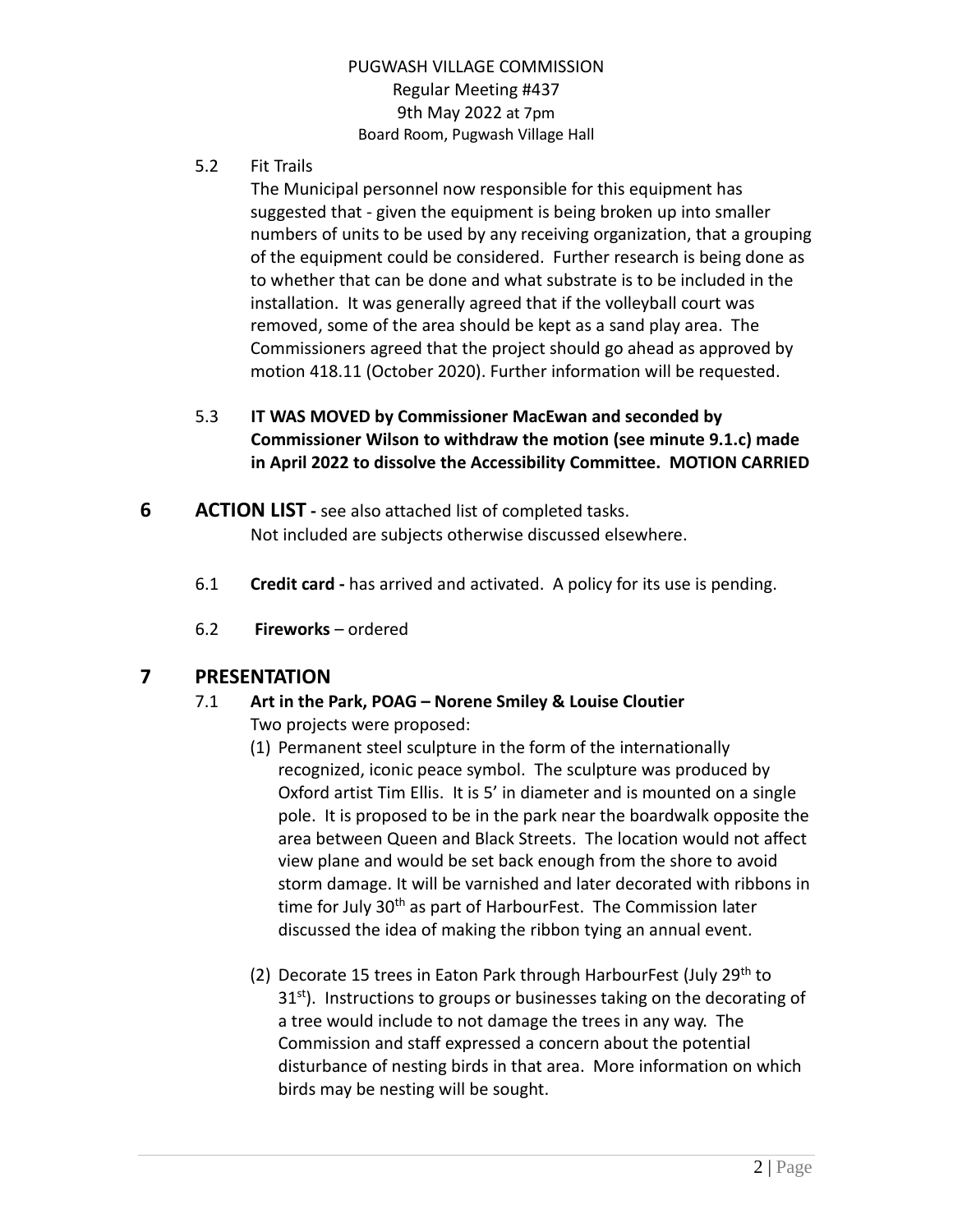7.2 **IT WAS MOVED by Commissioner Martin and seconded by Commissioner MacEwan to approve the installation of the peace sculpture in Eaton Park as proposed. MOTION CARRIED**

# **8 CORRESPONDENCE**

- 8.1 **Pugwash District High School (PDHS) graduating class scholarship IT WAS MOVED by Commissioner Martin and seconded by Commissioner Wilson to give PDHS \$1,000 scholarship. MOTION CARRIED**
	- 8.1.a The presenter of the scholarships will be determined nearer the date (June 29<sup>th</sup>).
- 8.2 **Farmers' Market** Community Led project There was some discussion about supporting a new business space available throughout the week and whether it should be considered a potential revenue source for the Village. The Village rents space to a couple of businesses using Village properties.

# **IT WAS MOVED by Commissioner Martin and seconded by Commissioner MacEwan to provide a Letter of Consent to further develop** a planned project. **MOTION CARRIED**

- 8.3 **Minister for Public Works** response to letter sent January 2022 in support of off highway vehicle use of the highway.
- 8.4 **Library/Community Health Board - story board at the train station** A sequence of panels would be mounted on posts placed around the train station would tell a story for children to follow and read. It was understood that the posts would be taken up at the end of the summer. Meetings are being planned to look at how this project could be done in Pugwash. The Village office had received photographs of a similar project in Amherst for the Commissioners to view.

# **9 COMMITTEE REPORTS**

9.1 **Association of Nova Scotia Villages (ANSV)** No report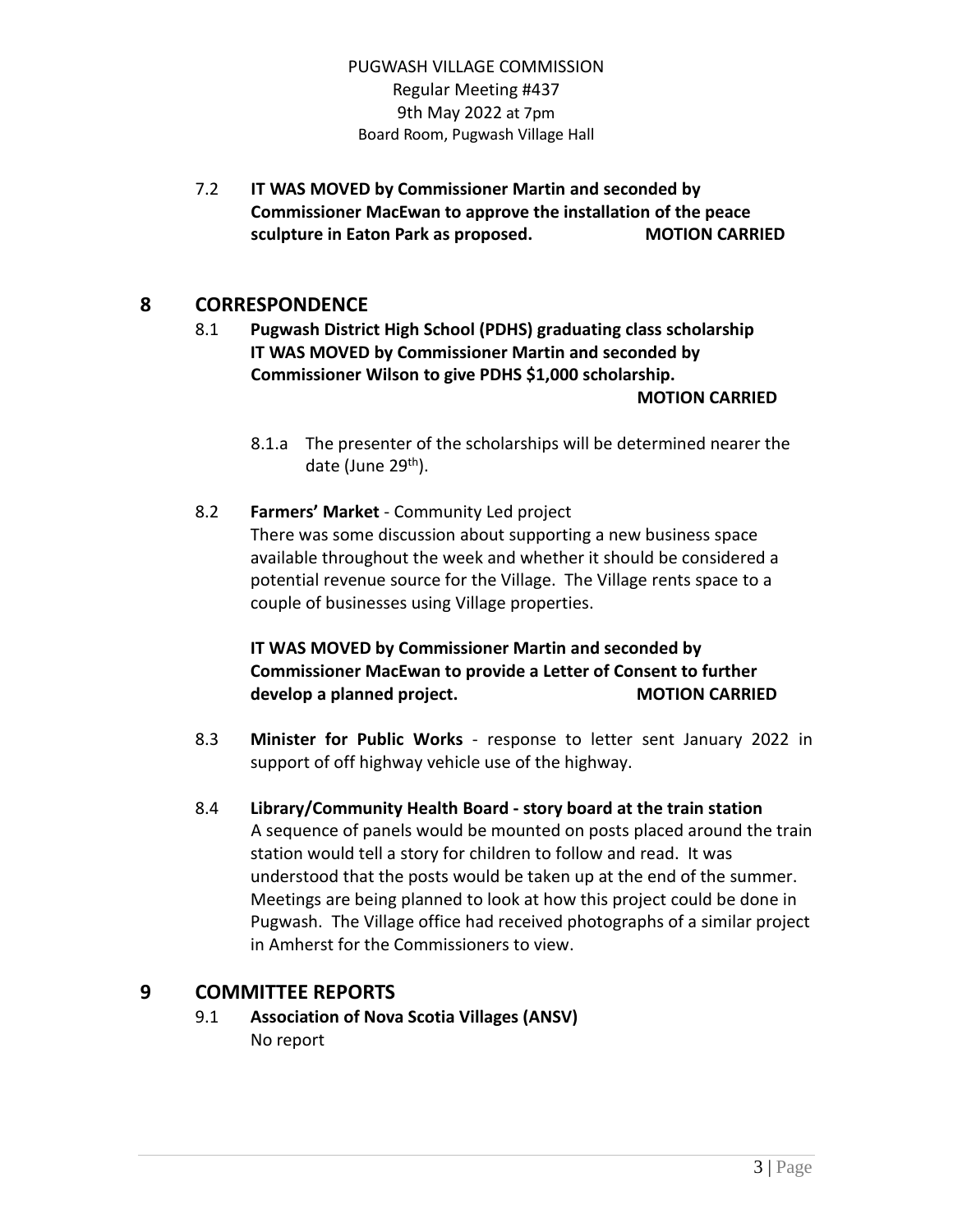### 9.2 **Audit Committee**

Independent audit is complete. The Financial Statement for 2022 will be presented at the Annual General Meeting.

## 9.3 **Physician Recruitment and Retention**

There have been two tours of Pugwash conducted by potential physicians. The committee is now looking out for a suitable residence in the area. Commissioner Martin asked for information of current or potential properties for sale.

### 9.5 **Communities in Bloom (CIB)**

No report.

### 9.6 **Library**

Roger MacIsaac is the project manager for the new library build and is in regular contact with the Village Office with updates and a few questions. After some Geotech work and other preparations, the project is due to start in mid-June.

### 9.7 **Clerk Treasurer's Reports**

# 9.7.1 **Access road used by Windsor Salt**

After many delays, an agreement between the Village and Windsor salt over the use of the Village owned "haulage road" (or access road) has been signed.

# 9.7.2 **Pugwash Harbourfront Centre (PHC) vandalism**

Security camera images have helped identify those responsible for the latest vandalism at the PHC where electrical and computer outlets were destroyed. This is in the hands of the RCMP.

#### 9.7.3 **Gathering of the Clans**

Preparations continue. Provincial funding of \$2,000 has been received.

# 9.7.4 **2023 Budget**

Am *in camera* meeting was held earlier in the evening to discuss the budget for the nest fiscal year. The Clerk asked that the Commission would approve the budget as amended. The tax rates will increase by 1.5c to 35c for properties registered as residential or resource and 42c for commercial properties.